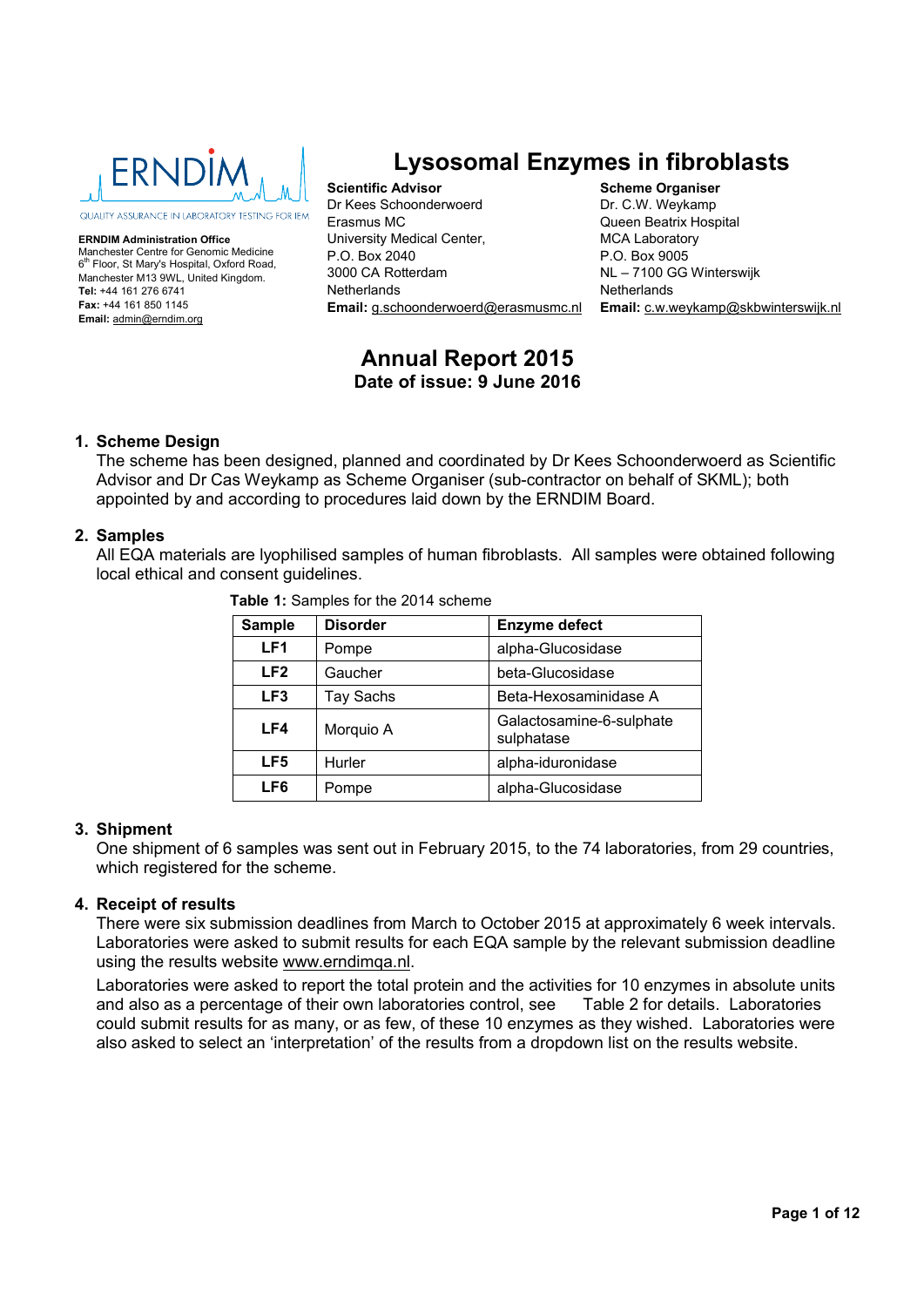

### **Table 2:** Analytes to be measured

| Analyte                            | <b>Parameter 1</b>  | <b>Parameter 2</b>      |
|------------------------------------|---------------------|-------------------------|
| Protein                            | mg/vial             |                         |
| beta-Hexosaminidase A+B            | 37 degr; nmol/7h/mg | 37 degr; % mean control |
| alpha-Galactosidase                | nmol/h/mg           | % mean control          |
| beta-Galactosidase                 | nmol/h/mg           | % mean control          |
| alpha-Glucosidase                  | nmol/h/mg           | % mean control          |
| beta-Glucosidase                   | nmol/h/mg           | % mean control          |
| beta-Hexosaminidase A              | nmol/h/mg           | % mean control          |
| alpha-Iduronidase                  | nmol/h/mg           | % mean control          |
| Galactosamin-6-sulphate sulphatase | nmol/17h/mg         | % mean control          |
| Galactosylceramidase               | nmol/17h/mg         | % mean control          |
| Sphingomyelinase                   | nmol/h/mg           | % mean control          |

## **5. Scoring scheme**

For each enzyme 2 criteria were scored: 1) diagnosis and 2) coefficient of variation (CV). A maximum of 2 points was awarded for each criterion. For the protein value a maximum of 2 points could be scored.

|                | <b>Criteria</b>  |                                                 | <b>Score</b> |
|----------------|------------------|-------------------------------------------------|--------------|
| <b>Protein</b> |                  | CV <sub>35%</sub>                               | 2            |
|                | CV               | CV=35 or 35% <cv<60%< th=""><th></th></cv<60%<> |              |
|                |                  | $CV>60\%$                                       |              |
| <b>Enzymes</b> |                  | Diagnosis correct                               | 2            |
|                | <b>Diagnosis</b> | Diagnosis partially correct                     |              |
|                |                  | Diagnosis incorrect                             |              |
|                |                  | CV <sub>35%</sub>                               | 2            |
|                | CV               | CV=35 or 35% <cv<60%< td=""><td></td></cv<60%<> |              |
|                |                  | CV>60%                                          |              |

**Table 3:** Scoring criteria

The maximum possible score for the scheme was 42 points (10 enzymes plus the protein value). Laboratories that participated fully in the scheme (i.e. submitted enough results for their performance to be assessed) but scored less than 60% of their maximum possible score were considered to be unsatisfactory performers in the scheme. For example if a laboratory submitted results for 8 analytes (protein & 7 enzymes) their maximum possible score would be 30 points so they would need to score 18 or more points to be a satisfactory performer. If 60% of a laboratory's maximum possible score was not a full integer the number of points for satisfactory performance was rounded down to the next full integer.

## **5.1. Diagnosis**

The participants have to select an interpretation from the dropdown list on the results website.

**Diagnosis correct** indicates correct interpretation and correct measurement of enzyme activity level. In cases of control enzyme activity, the activity should be >15% of the mean control while in case of a patient enzyme activity, the activity should be >30% of the mean control.

**Diagnosis partially correct** indicates incorrect interpretation and correct enzyme activity level or correct interpretation and incorrect enzyme activity level.

**Diagnosis incorrect** indicates incorrect interpretation and incorrect enzyme activity level.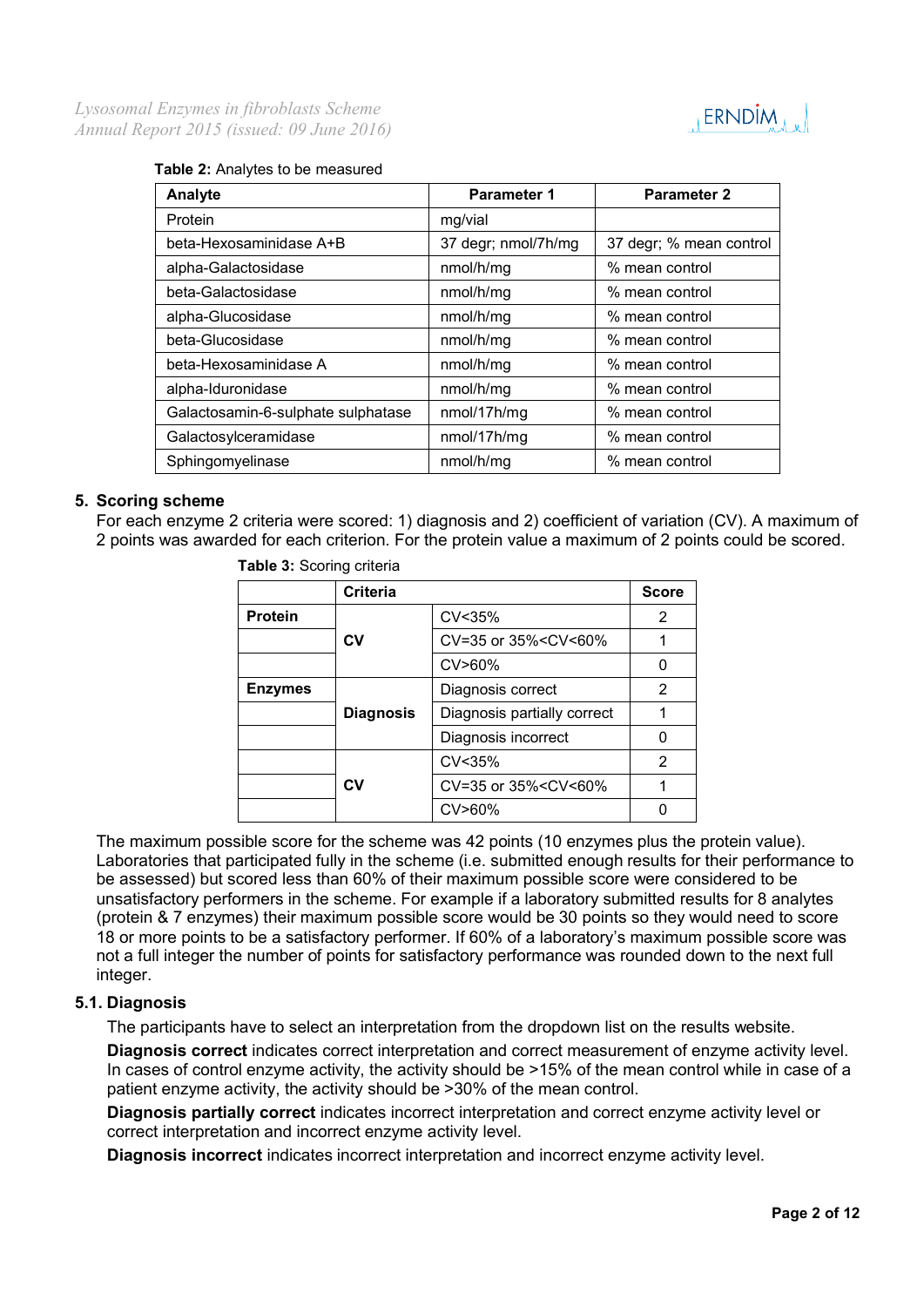

## **5.2. Coefficient of variation**

Results submitted for samples LF1 and LF 6 were used to calculate the coefficient of variation (CV) according to the following formula.

CV = Activity LF6-activity LF1/mean

With only two samples (LF1 and LF6) it was not possible to calculate the standard deviation.

## **6. Results**

Seventy one laboratories (95.9% of registered laboratories) submitted sufficient results for their performance to be assessed; one laboratory (1.4%) withdrew from the scheme and 2 laboratories (2.7%) did not submit any results.

Full details of each participating results are given in Appendix 1 but summaries are presented here:

- Over 67% of all laboratories submitted results for 7 or more enzymes, see Table 4.
- The proficiency per analyte is given in Table 5.
- Table 6 shows the percentage of the maximum possible score for the laboratories that submitted results.
- 65 laboratories that submitted results scored 60% or more of their maximum possible score and were classed as satisfactory performers.

| <b>Number of Enzymes for which</b><br>results were submitted | <b>Number of</b><br>laboratories |  |  |  |  |
|--------------------------------------------------------------|----------------------------------|--|--|--|--|
|                                                              | 3                                |  |  |  |  |
|                                                              | 3                                |  |  |  |  |
| 2                                                            | 2                                |  |  |  |  |
| 3                                                            | n                                |  |  |  |  |
| 4                                                            | 4                                |  |  |  |  |
| 5                                                            | 5                                |  |  |  |  |
| 6                                                            | 7                                |  |  |  |  |
| 7                                                            | 7                                |  |  |  |  |
| 8                                                            | 8                                |  |  |  |  |
| 9                                                            | 9                                |  |  |  |  |
| 10                                                           | 26                               |  |  |  |  |
| <b>Total number of labs</b>                                  | 74                               |  |  |  |  |

 **Table 4:** Number of enzymes for which laboratories submitted results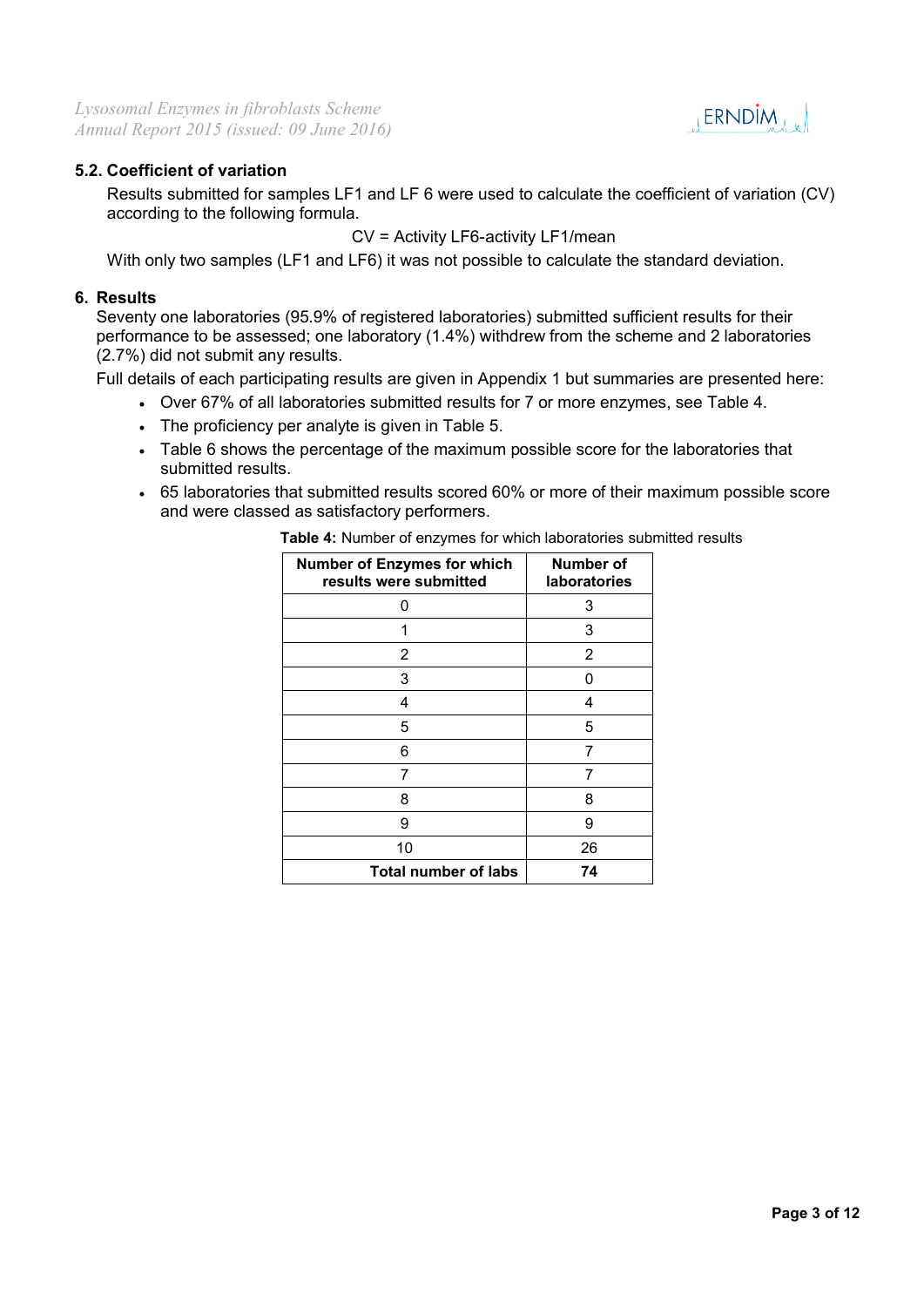

## **Table 5:** Proficiency per analyte

| Analyte                             | No of returns | Diagnosis $(\%^{\mathsf{T}})$ | $CV(%^{1})$ | Total Proficiency (% <sup>1</sup> ) |
|-------------------------------------|---------------|-------------------------------|-------------|-------------------------------------|
| Protein                             | 71            | n.a.                          | 89          | 89                                  |
| β-Hexosaminidase A+B                | 60            | 98                            | 75          | 86                                  |
| α-Galactosidase                     | 62            | 94                            | 77          | 85                                  |
| β-Galactosidase                     | 66            | 95                            | 77          | 86                                  |
| α-Glucosidase                       | 48            | 65                            | 74          | 69                                  |
| β-Glucosidase                       | 63            | 85                            | 78          | 81                                  |
| β-Hexosaminidase A                  | 60            | 88                            | 82          | 85                                  |
| $\alpha$ -Iduronidase               | 54            | 94                            | 78          | 86                                  |
| Galactosamine-6-sulphate sulphatase | 41            | 91                            | 73          | 82                                  |
| Galactocerebrosidase                | 46            | 88                            | 78          | 83                                  |
| Sphingomyelinase                    | 44            | 98                            | 82          | 90                                  |

**1 = percentage of maximum possible score (for laboratories that submitted results)**

 **Table 6:** Percentage of maximum possible scores for laboratories that submitted results

| %age of maximum<br>possible score | No of submitting labs | %age of submitting labs |  |  |  |
|-----------------------------------|-----------------------|-------------------------|--|--|--|
| $0\% - 9\%$                       | O                     | $0\%$                   |  |  |  |
| $10\% - 19\%$                     |                       | $0\%$                   |  |  |  |
| $20\% - 29\%$                     | O                     | $0\%$                   |  |  |  |
| $30\% - 39\%$                     | 2                     | 2.8%                    |  |  |  |
| $40\% - 49\%$                     | 1                     | 1.4%                    |  |  |  |
| 50% - 59%                         | 3                     | 4.2%                    |  |  |  |
| 60% -69%                          | 8                     | 11.3%                   |  |  |  |
| 70% -79%                          | 10                    | 14.1%                   |  |  |  |
| 80% -89%                          | 15                    | 21.1%                   |  |  |  |
| $90\% - 99\%$                     | 20                    | 28.2%                   |  |  |  |
| 100%                              | 12                    | 16.9%                   |  |  |  |
| Totals                            | 71                    | 100%                    |  |  |  |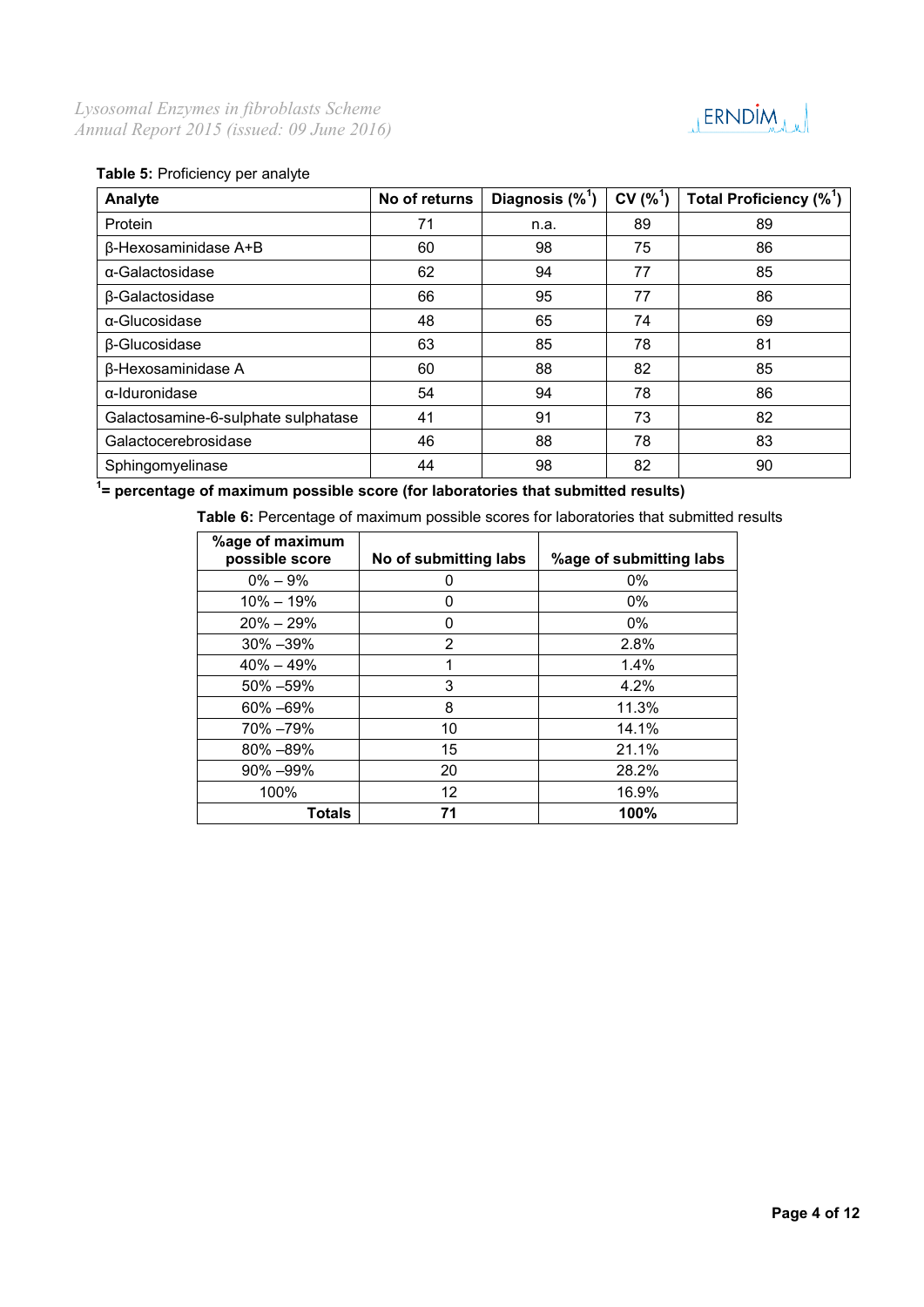

|                  | No of enzymes for which:         |                                     |          | No of enzymes for which:         |                                     |
|------------------|----------------------------------|-------------------------------------|----------|----------------------------------|-------------------------------------|
| Lab No           | results were<br>submitted by lab | lab had satisfactory<br>performance | Lab No   | results were<br>submitted by lab | lab had satisfactory<br>performance |
| 1                | $\overline{2}$                   | 0                                   | 38       | 10                               | 10                                  |
| $\mathbf 2$      | 6                                | 6                                   | 39       | $\, 8$                           | 8                                   |
| $\mathbf 3$      | $\boldsymbol{9}$                 | 9                                   | 40       | $\bf 8$                          | $\bf 8$                             |
| 4                | $\boldsymbol{9}$                 | 5                                   | 41       | 10                               | $\boldsymbol{9}$                    |
| ${\bf 5}$        | 10                               | $\overline{7}$                      | 42       | 10                               | $\boldsymbol{9}$                    |
| 6                | 6                                | 5                                   | 43       | $\boldsymbol{9}$                 | $\,6$                               |
| $\overline{7}$   | 1                                | 1                                   | 44       | 10                               | $\bf 8$                             |
| 8                | 8                                | 8                                   | 45       | $\,6\,$                          | $\overline{5}$                      |
| $\boldsymbol{9}$ | 5                                | 5                                   | 46       | 10                               | 10                                  |
| 10               | $\overline{\mathbf{4}}$          | 4                                   | 47       | $\overline{\mathbf{4}}$          | $\mathbf{3}$                        |
| 11               | $\overline{7}$                   | 5                                   | 48       | 10                               | 10                                  |
| 12               | 10                               | 10                                  | 49       | $\sqrt{2}$                       | $\mathbf 2$                         |
| 13               | $\overline{7}$                   | 5                                   | 50       | 1                                | 1                                   |
| 14               | 5                                | 3                                   | 51       | 10                               | $\boldsymbol{9}$                    |
| 15               | $\bf8$                           | $\overline{7}$                      | 52       | $\boldsymbol{9}$                 | $\,6\,$                             |
| 16               | 5                                | 3                                   | 53       | $\,8\,$                          | $\bf 8$                             |
| 17               | 6                                | 5                                   | 54       | 10                               | $\overline{7}$                      |
| 18               | 9                                | 6                                   | 55       | 10                               | 10                                  |
| 19               | 10                               | 10                                  | 56       | $\overline{7}$                   | $\overline{7}$                      |
| 20               | $\boldsymbol{9}$                 | 9                                   | 57       | 10                               | 10                                  |
| 21               | $10$                             | $\mathbf 1$                         | 58       | 10                               | $\boldsymbol{9}$                    |
| 22               | $\boldsymbol{9}$                 | 5                                   | 59       | 10                               | $\,6$                               |
| 23               | $\overline{7}$                   | Not enough for<br>analysis          | 60<br>61 | 10<br>$\overline{\mathbf{4}}$    | 10<br>1                             |
| 24               | $10$                             | 9                                   | 62       | 1                                | $\pmb{0}$                           |
| 25               | 10                               | 8                                   | 63       | $\bf 8$                          | $\,6$                               |
| 26               | $\overline{7}$                   | $\overline{\mathbf{c}}$             | 64       | $\sqrt{5}$                       | $\,$ 5 $\,$                         |
| 27               | 8                                | $\overline{7}$                      | 65       | 10                               | $\bf 8$                             |
| 28               | $\overline{\mathbf{4}}$          | $\overline{4}$                      | 66       | $\overline{7}$                   | $\overline{7}$                      |
| 29               | 9                                | $9\,$                               | 67       | 10                               | $\overline{7}$                      |
| 30               | 9                                | $\boldsymbol{9}$                    | 68       | $\overline{5}$                   | $\overline{2}$                      |
| 31               | 10                               | 10                                  | 69       | $\overline{7}$                   | $\,6\,$                             |
| 32               | 10                               | 8                                   | 70       | 10                               | $\boldsymbol{9}$                    |
| 33               | $\,6\,$                          | 5                                   | 71       | 10                               | $\bf 8$                             |
| 34               | 6                                | 6                                   |          |                                  |                                     |
| 35               | 8                                | 6                                   |          |                                  |                                     |
| 36               | $10\,$                           | $\bf 8$                             |          |                                  |                                     |
| 37               | $\,6\,$                          | 6                                   |          |                                  |                                     |

## **Table 7:** Number of enzymes for which submitting laboratories had satisfactory performance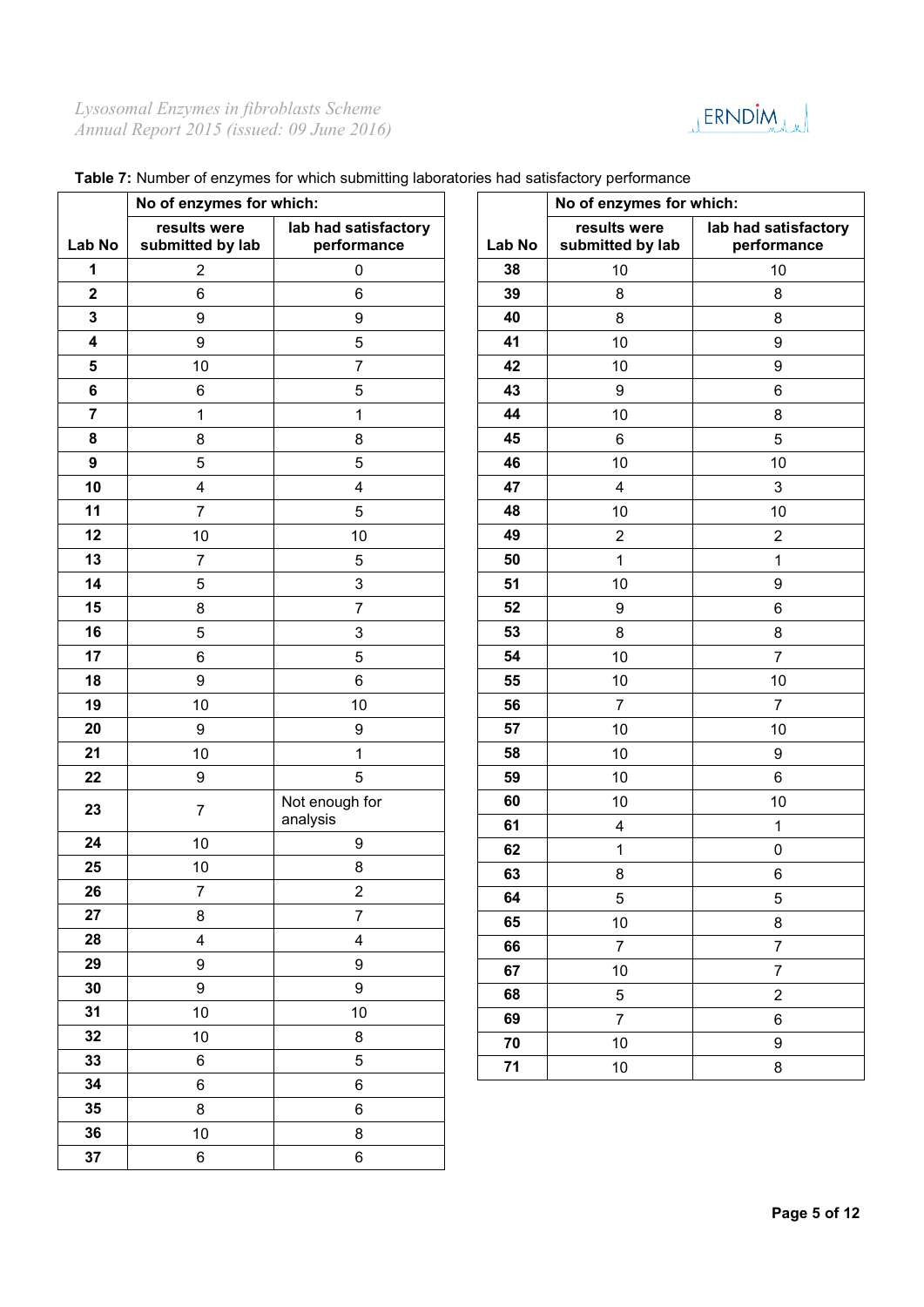## **7. Comments here on overall scheme performance** Overall all samples were correctly interpreted.

## **8. Comparison to previous years**

In 2013 and 2015 arylsulfatase and iduronate-2-sulphate sulphatase activity measurements were not in the scheme, therefore no comparison can be made. For most enzymes there was no difference in the CV between 2013 and 2014 however there was a remarkable improvement in the number of participants with CV<35 for the analyte galactocerebrosidase in 2014 and 2015.

|                                         |                          | 2013               |             |               |            |                    | 2014         |               | 2015               |            |             |               |
|-----------------------------------------|--------------------------|--------------------|-------------|---------------|------------|--------------------|--------------|---------------|--------------------|------------|-------------|---------------|
|                                         |                          | %age of labs with: |             |               |            | %age of labs with: |              |               | %age of labs with: |            |             |               |
| Analyte                                 | No<br>data               | CV<br>$<35$        | CV<br>$>35$ | No of<br>labs | No<br>data | CV<br>$35$         | CV<br>$>35$  | No of<br>labs | Nο<br>data         | CV<br>$35$ | CV<br>$>35$ | No of<br>labs |
| Protein/vial                            | 8%                       | 84%                | 8%          | 71            | 7%         | 83%                | 10%          | 71            | 10%                | 80%        | 10%         | 71            |
| Arylsulfatase A                         | $\overline{\phantom{0}}$ |                    |             | ۰             | 14%        | 63%                | 23%          | 56            |                    |            |             |               |
| $\alpha$ -Galactosidase                 | 7%                       | 80%                | 13%         | 60            | 8%         | 73%                | 19%          | 64            | 11%                | 66%        | 23%         | 62            |
| <b>B-Galactosidase</b>                  | 10%                      | 62%                | 28%         | 69            | 12%        | 63%                | 25%          | 69            | 11%                | 64%        | 26%         | 66            |
| α-Glucosidase                           | 9%                       | 64%                | 27%         | 44            | 8%         | 68%                | 24%          | 49            | 10%                | 63%        | 27%         | 48            |
| β-Glucosidase                           | 11%                      | 64%                | 25%         | 64            | 11%        | 70%                | 19%          | 64            | 14%                | 67%        | 19%         | 63            |
| β-Hexosaminidase A                      | 8%                       | 67%                | 25%         | 61            | 13%        | 66%                | 21%          | 62            | 15%                | 72%        | 13%         | 60            |
| <b>B-Hexosaminidase A+B</b>             |                          |                    |             |               |            |                    |              |               | 12%                | 60%        | 28%         | 60            |
| $\alpha$ -Iduronidase                   | 11%                      | 59%                | 30%         | 53            | 4%         | 76%                | 20%          | 54            | 13%                | 69%        | 19%         | 54            |
| Iduronate-2-sulphate<br>sulphatase      |                          |                    |             | ۰             | 10%        | 61%                | 29%          | 43            |                    |            |             |               |
| Galactosamine-6-<br>sulphate sulphatase |                          |                    |             |               |            |                    |              |               | 15%                | 59%        | 27%         | 41            |
| Galactocerebrosidase                    | 10%                      | 46%                | 44%         | 39            | 7%         | 65%                | 28%          | 46            | 13%                | 63%        | 24%         | 46            |
| Sphingomyelinase                        | 15%                      | 58%                | 27%         | 41            | 9%         | 59%                | 17%<br>(32%) | 46            | 16%                | 71%        | 14%         | 44            |

**Table 8:** Comparison between CV data from 2013, 2014 and 2015

**Kees Schoonderwoerd Cas Weykamp**

**Scheme Organiser**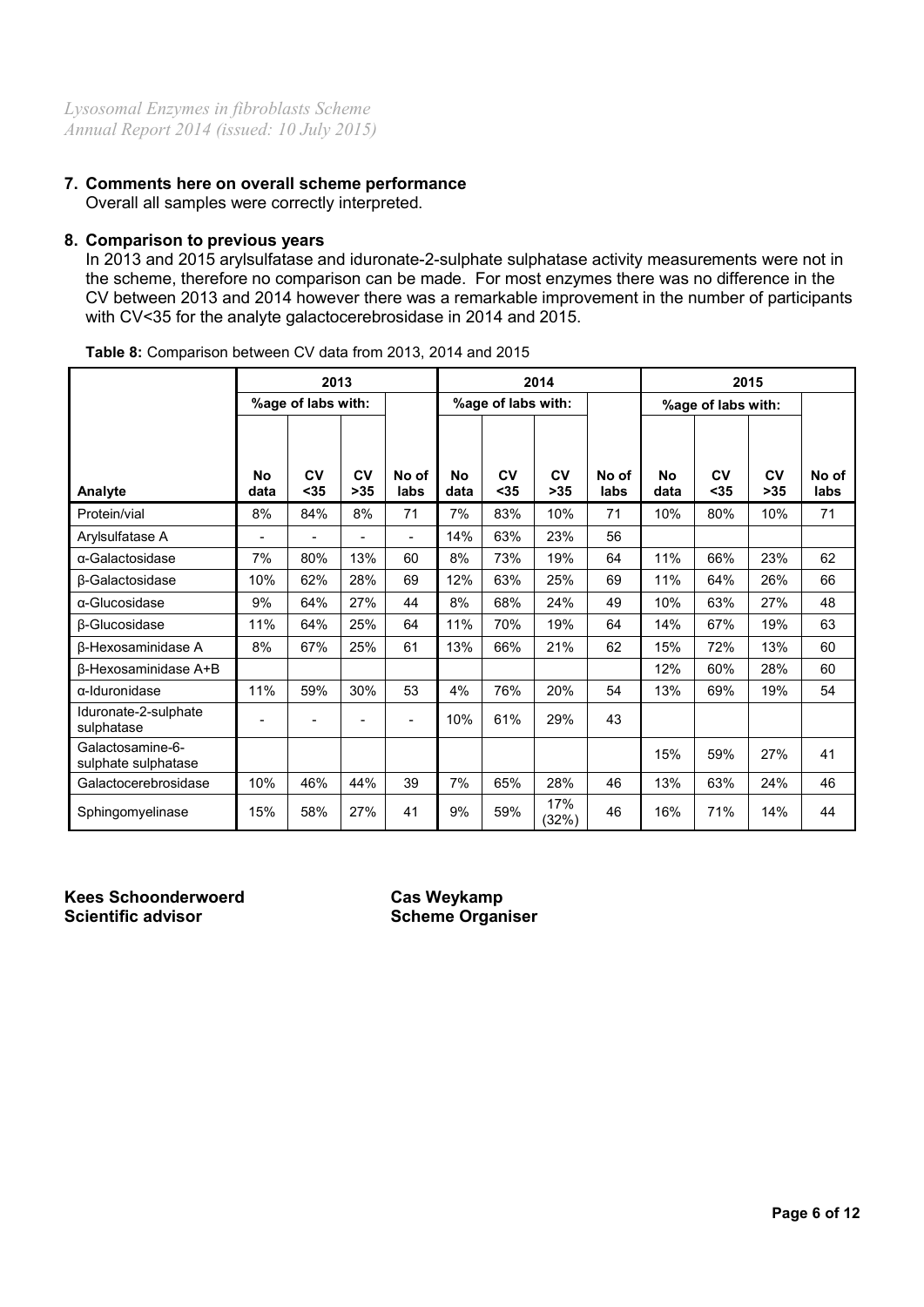JERNDIM

# **Appendix 1 (part 1):** Results per laboratory

# (see page 8 for key)

|                  | Protein/vial    |                  |                 |                         | <b>B-Hexosaminidase A+B</b> |                 | α-Galactosidase | β-Galactosidase         |                |                |                         |
|------------------|-----------------|------------------|-----------------|-------------------------|-----------------------------|-----------------|-----------------|-------------------------|----------------|----------------|-------------------------|
|                  |                 | <b>Score</b>     |                 |                         | <b>Score</b>                |                 |                 | <b>Score</b>            | c <sub>V</sub> |                | <b>Score</b>            |
| Lab No           | <b>CV</b>       | CV               | <b>CV</b>       | <b>CV</b>               | <b>Diagnosis</b>            | CV              | $c_{V}$         | <b>Diagnosis</b>        |                | c <sub>V</sub> | <b>Diagnosis</b>        |
| 1                | 35              | $\mathbf{1}$     |                 |                         |                             | $158; d+$       | 0               | 1                       |                |                |                         |
| $\mathbf{2}$     | $\overline{4}$  | $\overline{2}$   |                 |                         |                             |                 |                 |                         | 12             | $\overline{2}$ | $\overline{2}$          |
| 3                | $\overline{4}$  | $\overline{2}$   | 20              | $\overline{2}$          | $\overline{2}$              | 8               | $\overline{2}$  | $\overline{2}$          | $\mathbf{7}$   | $\overline{2}$ | $\overline{2}$          |
| 4                | 20              | 2                | 50              | $\mathbf{1}$            | $\overline{2}$              | $\overline{4}$  | $\overline{c}$  | $\overline{c}$          | $38; d+$       | $\mathbf{1}$   | $\mathbf{1}$            |
| 5                | 50              | $\mathbf{1}$     | 59              | $\mathbf{1}$            | $\overline{2}$              | 88              | $\pmb{0}$       | $\overline{c}$          | 80             | $\mathbf 0$    | $\overline{2}$          |
| $\bf 6$          | 36              | $\mathbf{1}$     | 50              | 1                       | $\overline{2}$              | 46              | 1               | $\overline{c}$          | $6^{\circ}$    | $\overline{2}$ | $\overline{2}$          |
| $\overline{7}$   | 13              | $\overline{2}$   |                 |                         |                             |                 |                 |                         |                |                |                         |
| 8                | $\overline{0}$  | $\overline{c}$   | $\overline{2}$  | $\overline{2}$          | $\overline{2}$              | $\mathbf{1}$    | 2               | $\overline{c}$          | $\overline{2}$ | $\overline{2}$ | $\overline{\mathbf{c}}$ |
| $\boldsymbol{9}$ | 26              | $\overline{2}$   | 30              | $\overline{2}$          | $\overline{2}$              | $29; d+$        | $\overline{2}$  | 1                       | 40             | $\mathbf{1}$   | $\overline{2}$          |
| 10               | 14              | $\overline{2}$   | 14              | $\overline{2}$          | $\overline{2}$              | 41              | $\mathbf{1}$    | $\overline{2}$          | 12             | $\overline{2}$ | $\overline{2}$          |
| 11               | 11              | $\overline{2}$   | 55              | $\mathbf{1}$            | $\overline{2}$              | $6^{\circ}$     | $\overline{c}$  | $\overline{2}$          | 42             | $\mathbf{1}$   | $\overline{2}$          |
| 12               | 9               | $\boldsymbol{2}$ | 20              | $\boldsymbol{2}$        | $\overline{2}$              | 23              | $\sqrt{2}$      | $\overline{2}$          | 9              | $\overline{2}$ | $\overline{2}$          |
| 13               | $\overline{0}$  | $\overline{2}$   | $6\phantom{1}$  | $\overline{2}$          | $\overline{2}$              | 28              | $\overline{c}$  | $\overline{c}$          | $6\phantom{1}$ | $\overline{2}$ | $\overline{2}$          |
| 14               | 200             | $\mathsf 0$      | 12              | $\overline{2}$          | $\overline{2}$              |                 |                 |                         | 20             | $\overline{2}$ | $\overline{2}$          |
| 15               | 14              | $\overline{2}$   | 3               | $\overline{2}$          | $\overline{2}$              | 4               | $\overline{2}$  | $\overline{2}$          | 18             | $\overline{2}$ | $\overline{2}$          |
| 16               | 66              | $\pmb{0}$        |                 |                         |                             | $\overline{0}$  | $\sqrt{2}$      | $\overline{c}$          | 75             | $\mathbf 0$    | $\overline{2}$          |
| 17               | 16              | $\overline{c}$   |                 |                         |                             | 23              | $\sqrt{2}$      | 2                       | 31             | 2              | $\overline{c}$          |
| 18               | 8               | $\overline{2}$   | 200             | 0                       | $\overline{2}$              | $Ro; d+$        | 1               | 1                       | $\overline{2}$ | $\overline{2}$ | $\overline{c}$          |
| 19               | 1               | $\overline{2}$   | $6^{\circ}$     | $\overline{2}$          | $\overline{2}$              | $\overline{2}$  | $\overline{2}$  | $\overline{2}$          | $\overline{2}$ | $\overline{2}$ | $\overline{2}$          |
| 20               | $\overline{4}$  | $\overline{2}$   | 20              | $\overline{2}$          | $\overline{2}$              | $\overline{0}$  | $\overline{2}$  | $\overline{2}$          | 13             | $\overline{2}$ | $\overline{2}$          |
| 21               | 57              | 1                | 94              | 0                       | $\overline{2}$              | 104             | $\mathbf 0$     | $\overline{2}$          | 100            | $\mathbf{0}$   | $\overline{2}$          |
| 22               | $\overline{2}$  | $\overline{2}$   | $46;D+$         | $\mathbf{1}$            | $\mathbf 0$                 | $200;D+$        | $\pmb{0}$       | $\mathbf 0$             | $\overline{2}$ | 2              | $\overline{2}$          |
| 23               | R <sub>0</sub>  | $\mathbf{1}$     | R <sub>0</sub>  | $\mathbf{1}$            | $\overline{2}$              | R <sub>0</sub>  | $\mathbf{1}$    | $\overline{\mathbf{c}}$ | R <sub>0</sub> | $\mathbf{1}$   | $\overline{2}$          |
| 24               | 22              | $\overline{2}$   | 68              | 0                       | $\overline{2}$              | 27              | $\overline{2}$  | $\overline{c}$          | 5              | $\overline{2}$ | $\overline{2}$          |
| 25               | 12              | $\overline{2}$   | 35              | $\overline{2}$          | $\overline{2}$              | 27              | $\overline{2}$  | $\overline{2}$          | $38;D+$        | $\mathbf{1}$   | $\mathbf{1}$            |
| 26               | 28              | $\overline{2}$   | 23              | $\overline{2}$          | $\overline{2}$              | 120             | $\pmb{0}$       | $\overline{2}$          | 31             | $\overline{2}$ | $\overline{2}$          |
| 27               | 8               | $\boldsymbol{2}$ | 10              | $\overline{2}$          | $\overline{2}$              | 10              | $\sqrt{2}$      | $\overline{c}$          | 52             | $\mathbf{1}$   | $\overline{2}$          |
| 28               | 22              | $\overline{2}$   |                 |                         |                             | 28              | $\overline{2}$  | $\overline{2}$          |                |                |                         |
| 29               | $\overline{2}$  | $\overline{2}$   | $\overline{2}$  | $\overline{2}$          | $\overline{2}$              | $\overline{2}$  | $\overline{2}$  | $\overline{c}$          | $\overline{2}$ | $\overline{2}$ | $\overline{2}$          |
| 30               | 8               | $\boldsymbol{2}$ | 16              | $\overline{2}$          | $\overline{2}$              | 29              | $\overline{c}$  | $\overline{\mathbf{c}}$ | 20             | $\overline{2}$ | $\overline{2}$          |
| 31               | 18              | $\overline{2}$   | 13              | $\overline{2}$          | $\overline{2}$              | 13              | $\overline{c}$  | $\overline{c}$          | 14             | $\overline{2}$ | $\overline{2}$          |
| 32               | R <sub>0</sub>  | $\mathbf{1}$     | R <sub>0</sub>  | $\mathbf{1}$            | $\overline{2}$              | R <sub>0</sub>  | $\mathbf{1}$    | $\overline{c}$          | R <sub>0</sub> | $\mathbf{1}$   | $\overline{2}$          |
| 33               | $\mathbf 0$     | $\mathbf 2$      | $\bf 8$         | $\overline{\mathbf{c}}$ | $\overline{2}$              |                 |                 |                         | 20             | $\overline{c}$ | $\overline{2}$          |
| 34               | $\overline{4}$  | $\overline{2}$   | 39              | $\mathbf{1}$            | $\overline{2}$              | 13 <sup>°</sup> | $\overline{2}$  | $\overline{2}$          | 3              | $\overline{2}$ | $\overline{c}$          |
| 35               | R <sub>0</sub>  | $\mathbf{1}$     | R <sub>0</sub>  | $\mathbf{1}$            | $\overline{2}$              |                 |                 |                         | R <sub>0</sub> | $\mathbf{1}$   | $\overline{2}$          |
| 36               | 9 <sup>°</sup>  | $\overline{2}$   | 14 <sup>°</sup> | $\overline{2}$          | $\overline{2}$              | 8               | $\overline{2}$  | $\overline{2}$          | 11             | $\overline{2}$ | $\overline{2}$          |
| 37               | 16              | $\overline{2}$   |                 |                         |                             | 16              | $\overline{2}$  | $\overline{2}$          | 20             | $\overline{2}$ | $\overline{2}$          |
| 38               | 5 <sup>1</sup>  | $\mathbf{2}$     | 14              | $\overline{2}$          | $\overline{2}$              | $\overline{9}$  | $\overline{2}$  | $\overline{a}$          | 8              | $\overline{2}$ | $\overline{2}$          |
| 39               | 14              | $\overline{2}$   | 3 <sup>°</sup>  | $\overline{2}$          | $\overline{2}$              |                 |                 |                         | 17             | $\overline{2}$ | $\overline{2}$          |
| 40               | 11              | $\overline{2}$   | 17              | $\overline{2}$          | $\overline{2}$              | 35              | $\overline{2}$  | $\overline{2}$          | 36             | $\mathbf{1}$   | $\overline{2}$          |
| 41               | 22              | $\overline{2}$   | 25              | $\overline{2}$          | $2^{\circ}$                 | 30              | $\overline{2}$  | $\overline{2}$          | 46             | $\mathbf{1}$   | $\overline{2}$          |
| 42               | 10 <sup>°</sup> | $\overline{2}$   | 10 <sup>°</sup> | $2^{\circ}$             | $\overline{2}$              | 2 <sup>1</sup>  | $\overline{2}$  | $\overline{2}$          | 8              | $\overline{2}$ | $\overline{2}$          |
| 43               | 27              | $\overline{2}$   | 62              | 0                       | $\overline{2}$              | 26              | $\overline{2}$  | $\overline{2}$          | 29             | $\overline{2}$ | $\overline{2}$          |
| 44               | 31              | $\overline{2}$   | $\overline{0}$  | $\overline{2}$          | $\overline{2}$              | 37              | $\mathbf{1}$    | $\overline{c}$          | 50             | $\mathbf{1}$   | $\overline{2}$          |
| 45               | $\mathbf{7}$    | $\overline{2}$   |                 |                         |                             | $\overline{0}$  | $\overline{2}$  | $\overline{c}$          | 29             | $\overline{2}$ | $\overline{2}$          |
| 46               | 3 <sup>1</sup>  | $\overline{2}$   | $\overline{0}$  | $\overline{2}$          | $\overline{2}$              | $\overline{0}$  | $\overline{2}$  | $\overline{a}$          | 13             | $\overline{2}$ | $\overline{c}$          |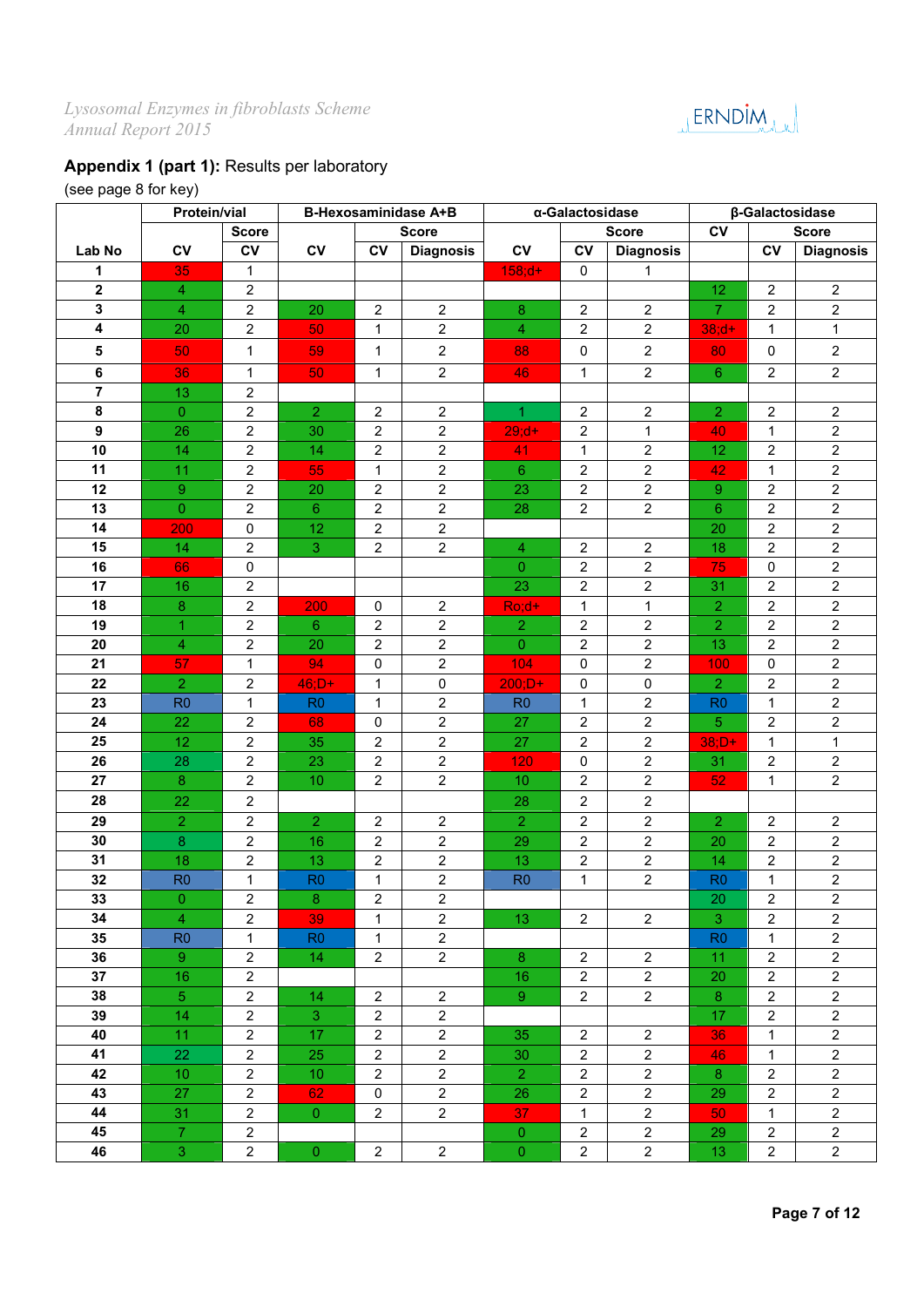# JERNDIM<sub>MAM</sub>

|        | <b>Protein/vial</b> |                | <b>B-Hexosaminidase A+B</b> |                |                  |                | α-Galactosidase |                  | β-Galactosidase |                |                  |  |
|--------|---------------------|----------------|-----------------------------|----------------|------------------|----------------|-----------------|------------------|-----------------|----------------|------------------|--|
|        |                     | <b>Score</b>   |                             |                | <b>Score</b>     |                |                 | <b>Score</b>     | <b>CV</b>       |                | <b>Score</b>     |  |
| Lab No | c <sub>V</sub>      | <b>CV</b>      | CV                          | <b>CV</b>      | <b>Diagnosis</b> | <b>CV</b>      | <b>CV</b>       | <b>Diagnosis</b> |                 | <b>CV</b>      | <b>Diagnosis</b> |  |
| 47     | 8                   | $\overline{2}$ | 10                          | 2              | $\overline{2}$   |                |                 |                  | 8               | $\overline{2}$ | $\overline{2}$   |  |
| 48     | 18                  | $\overline{2}$ | 17                          | $\overline{2}$ | $\overline{2}$   | 13             | $\overline{2}$  | $\overline{2}$   | 9               | $\overline{2}$ | $\overline{2}$   |  |
| 49     | $\overline{0}$      | $\overline{2}$ |                             |                |                  |                |                 |                  | 19              | $\overline{2}$ | $\overline{2}$   |  |
| 50     | 15                  | $\overline{2}$ |                             |                |                  | 28             | $\overline{2}$  | 2                |                 |                |                  |  |
| 51     | R <sub>0</sub>      | $\mathbf{1}$   | R <sub>0</sub>              | 1              | $\overline{2}$   | r <sub>0</sub> | $\mathbf{1}$    | $\overline{2}$   | R <sub>0</sub>  | $\mathbf{1}$   | $\overline{2}$   |  |
| 52     | 6                   | $\overline{2}$ | 10                          | $\overline{2}$ | $\overline{2}$   | 120            | $\mathbf 0$     | $\overline{2}$   | 29              | $\overline{2}$ | $\overline{2}$   |  |
| 53     | R <sub>0</sub>      | $\mathbf{1}$   | R <sub>0</sub>              | $\mathbf{1}$   | $\overline{2}$   | R <sub>0</sub> | $\mathbf{1}$    | $\overline{2}$   | R <sub>0</sub>  | $\mathbf{1}$   | $\overline{2}$   |  |
| 54     | 19                  | $\overline{2}$ | 102                         | $\mathbf 0$    | $\overline{2}$   | $\overline{9}$ | 2               | $\overline{2}$   | 3               | $\overline{2}$ | $\overline{2}$   |  |
| 55     | 15                  | $\overline{2}$ | 15                          | $\overline{2}$ | $\overline{2}$   | 12             | $\overline{2}$  | $\overline{2}$   | 11              | $\overline{2}$ | $\overline{c}$   |  |
| 56     | 8                   | $\overline{2}$ | 11                          | $\overline{2}$ | $\overline{2}$   | 18             | $\overline{2}$  | $\overline{2}$   | 18              | $\overline{2}$ | $\overline{2}$   |  |
| 57     | 29                  | $\overline{2}$ | 29                          | $\overline{2}$ | $\overline{2}$   | 24             | $\overline{2}$  | 2                | 36              | $\mathbf{1}$   | $\overline{2}$   |  |
| 58     | 17                  | $\overline{2}$ | 39                          | $\mathbf{1}$   | $\overline{2}$   | 23             | $\overline{2}$  | $\overline{2}$   | 50              | $\mathbf{1}$   | $\overline{2}$   |  |
| 59     | 17                  | $\overline{2}$ | 110                         | $\Omega$       | $\overline{2}$   | 1.             | $\overline{2}$  | $\overline{2}$   | $149; d+$       | $\Omega$       | 1                |  |
| 60     | 21                  | $\overline{2}$ | 36                          | 1              | $\overline{2}$   | 35             | $\mathbf 1$     | $\overline{2}$   | 11              | $\overline{2}$ | $\overline{2}$   |  |
| 61     | 47                  | $\mathbf{1}$   | 47                          | 1              | $\overline{2}$   | 72             | $\mathbf{0}$    | $\overline{2}$   | 64              | $\Omega$       | $\overline{2}$   |  |
| 62     | 23                  | $\overline{2}$ |                             |                |                  | $83: d+$       | 0               | $\mathbf{1}$     |                 |                |                  |  |
| 63     | $\overline{2}$      | $\overline{2}$ | 1                           | $\overline{2}$ | $\overline{2}$   | 14             | $\overline{2}$  | $\overline{2}$   | $5;D+$          | $\overline{2}$ | $\mathbf 0$      |  |
| 64     | 17                  | $\overline{2}$ | $\overline{4}$              | $\overline{2}$ | $\overline{2}$   | 12             | $\overline{2}$  | $\overline{2}$   | 12              | $\overline{2}$ | $\overline{2}$   |  |
| 65     | 9                   | $\overline{2}$ | 33                          | $\overline{2}$ | $\overline{2}$   | 28             | 2               | $\overline{2}$   | 24              | $\overline{2}$ | $\overline{2}$   |  |
| 66     | 14                  | $\overline{2}$ | 8                           | $\overline{2}$ | $\overline{2}$   | $\overline{4}$ | $\overline{2}$  | $\overline{2}$   | 4               | $\overline{2}$ | $\overline{2}$   |  |
| 67     | R <sub>0</sub>      | $\mathbf{1}$   | $R0;d+$                     | 1              | $\mathbf{1}$     | R <sub>0</sub> | 1               | $\overline{2}$   | R <sub>0</sub>  | $\mathbf{1}$   | $\overline{2}$   |  |
| 68     | R <sub>0</sub>      | $\mathbf{1}$   | RO                          | $\mathbf{1}$   | $\overline{2}$   | $R0;d+$        | $\mathbf{1}$    | $\mathbf{1}$     | $R0;d+$         | $\mathbf{1}$   | 1                |  |
| 69     | 14                  | $\overline{2}$ | 17                          | $\overline{2}$ | $\overline{2}$   |                |                 |                  | 14              | $\overline{2}$ | $\overline{2}$   |  |
| 70     | 17                  | $\overline{2}$ | $\overline{4}$              | $\overline{2}$ | $\overline{2}$   | 24             | $\overline{c}$  | $\overline{2}$   | 134             | $\mathbf 0$    | $\overline{2}$   |  |
| 71     | 5                   | $\overline{2}$ | 65                          | $\Omega$       | $\overline{2}$   | 74             | $\mathbf 0$     | $\overline{2}$   | 38              | $\mathbf{1}$   | $\overline{2}$   |  |

## **Key**

**green cells** = correct CV (<35), correct interpretation and correct enzyme level

**red cells** =Incorrect measurement, CV (>35) or incorrect interpretation or enzyme level

**blue cells** =not all samples measured

**D- =** enzyme activity patient sample > 30% control Fibroblast

**D+** = enzyme activity other samples < 20 % control Fibroblasts

**D0** = patient sample not measured

**R0** = CV calculation not possible as one or both of LF2 and LF4 (duplicate samples) were not measured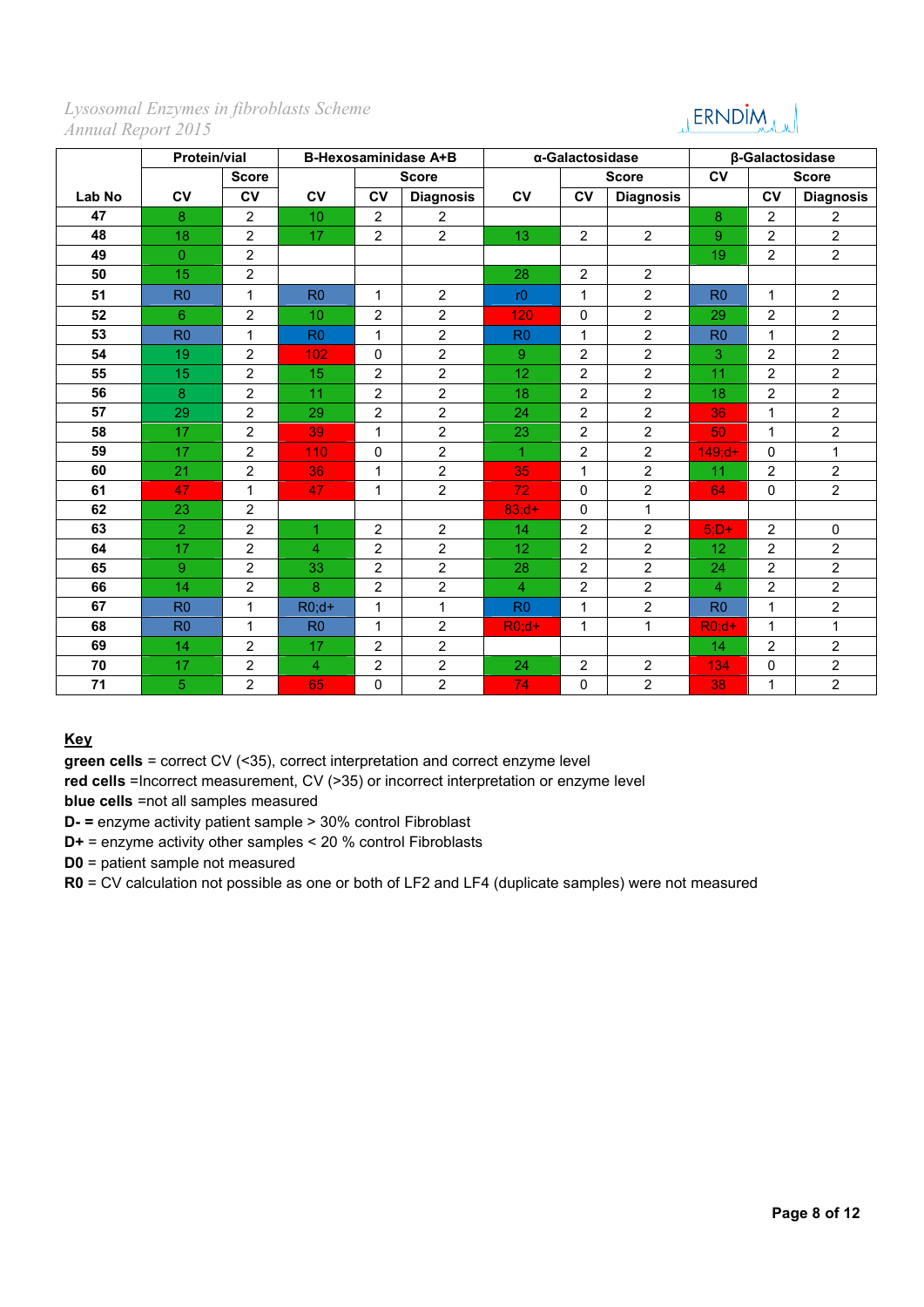# JERNDIM

## **Appendix 1 (part 2):** Results per laboratory

## (see page 8 for key)

|                  |                 |                | α-Glucosidase    |                 |                     | β-Glucosidase           |                 |                         | β-Hexosaminidase A      |                | α-Iduronidase  |                         |
|------------------|-----------------|----------------|------------------|-----------------|---------------------|-------------------------|-----------------|-------------------------|-------------------------|----------------|----------------|-------------------------|
|                  |                 |                | <b>Score</b>     |                 |                     | <b>Score</b>            |                 |                         | <b>Score</b>            |                |                | <b>Score</b>            |
| Lab No           | <b>CV</b>       | <b>CV</b>      | <b>Diagnosis</b> | CV              | CV                  | <b>Diagnosis</b>        | CV              | CV                      | <b>Diagnosis</b>        | CV             | CV             | <b>Diagnosis</b>        |
| 1                |                 |                |                  | <b>R0;D-</b>    | 1                   | 0                       |                 |                         |                         |                |                |                         |
| $\mathbf 2$      |                 |                |                  | 15              | $\overline{2}$      | $\overline{c}$          |                 |                         |                         | 15             | $\overline{2}$ | $\sqrt{2}$              |
| 3                | $20; d -$       | $\overline{2}$ | $\mathbf{1}$     | $15; d -$       | $\overline{2}$      | 1                       | 12              | $\overline{2}$          | $\overline{2}$          | $\overline{4}$ | $\overline{2}$ | $\sqrt{2}$              |
| 4                | $20; d -$       | $\overline{2}$ | $\mathbf{1}$     | $79; d-$        | 0                   | $\mathbf{1}$            | $53; d-$        | 1                       | $\mathbf{1}$            | 42             | $\mathbf{1}$   | $\overline{2}$          |
| 5                | $119;D-$        | $\mathbf 0$    | $\mathbf 0$      | $\bf 8$         | $\overline{2}$      | 2                       | 39              | $\mathbf{1}$            | $\overline{2}$          | 16             | $\overline{2}$ | $\overline{2}$          |
| 6                | 95              | $\mathbf 0$    | $\overline{2}$   | 43              | $\mathbf{1}$        | $\overline{c}$          |                 |                         |                         |                |                |                         |
| $\overline{7}$   |                 |                |                  |                 |                     |                         |                 |                         |                         | 16             | $\overline{2}$ | $\overline{2}$          |
| 8                | 25              | 2              | $\overline{2}$   | 20              | $\overline{c}$      | $\overline{2}$          | 3               | $\overline{2}$          | $\overline{2}$          |                |                |                         |
| $\boldsymbol{9}$ |                 |                |                  | 31              | $\overline{2}$      | $\overline{2}$          | 3               | $\overline{2}$          | $\overline{2}$          |                |                |                         |
| 10               |                 |                |                  |                 |                     |                         | $23; d -$       | $\overline{c}$          | $\mathbf{1}$            |                |                |                         |
| 11               | $15;D-$         | $\overline{2}$ | 0                | 16              | $\overline{2}$      | $\overline{c}$          | 55              | 1                       | $\overline{2}$          |                |                |                         |
| 12               | 11              | $\overline{2}$ | $\boldsymbol{2}$ | 23              | $\overline{c}$      | $\overline{\mathbf{c}}$ | 18              | $\sqrt{2}$              | $\overline{2}$          | 22             | $\overline{2}$ | $\overline{c}$          |
| 13               | $171; d -$      | 0              | $\mathbf{1}$     | $15; d -$       | $\overline{2}$      | $\mathbf{1}$            | R <sub>0</sub>  | 0                       | 0                       | 15             | $\overline{2}$ | $\overline{2}$          |
| 14               |                 |                |                  | 53              | 1                   | 1                       | 31;00           | $\overline{2}$          | $\mathbf{1}$            |                |                |                         |
| 15               | 18              | $\sqrt{2}$     | $\overline{2}$   | 20              | $\overline{2}$      | $\overline{2}$          | 32              | $\overline{2}$          | $\overline{2}$          | 68             | $\mathbf 0$    | $\overline{2}$          |
| 16               |                 |                |                  |                 |                     |                         |                 |                         |                         | 63             | $\mathbf 0$    | $\overline{2}$          |
| 17               | $55;D-$         | $\mathbf{1}$   | $\pmb{0}$        | $28; d -$       | $\overline{2}$      | $\mathbf{1}$            |                 |                         |                         | 29             | $\overline{2}$ | $\overline{2}$          |
| 18               | R <sub>0</sub>  | $\mathbf{1}$   | $\overline{2}$   | R <sub>0</sub>  | $\mathbf{1}$        | $\overline{c}$          | 3               | $\overline{2}$          | $\overline{2}$          | R <sub>0</sub> | $\mathbf 0$    | 0                       |
| 19               | $\overline{2}$  | $\overline{2}$ | $\sqrt{2}$       | 8               | $\overline{c}$      | $\overline{2}$          | $\overline{1}$  | $\overline{2}$          | $\overline{2}$          | 1              | $\overline{2}$ | $\sqrt{2}$              |
| 20               | $\mathbf 0$     | $\overline{2}$ | $\overline{2}$   | 31              | $\overline{2}$      | $\overline{2}$          | 10              | $\overline{2}$          | $\overline{2}$          | 29             | $\overline{2}$ | $\overline{2}$          |
| 21               | Ro;d-           | $\mathbf{1}$   | $\mathbf{1}$     | 102             | $\mathsf{O}\xspace$ | $\overline{c}$          | 189;D-          | $\mathbf 0$             | $\mathsf 0$             | 93             | $\pmb{0}$      | $\sqrt{2}$              |
| 22               | $18;D-$         | 2              | $\pmb{0}$        | $83; d -$       | 0                   | 1                       | 3               | 2                       | $\overline{2}$          | 14             | $\overline{2}$ | $\overline{2}$          |
| 23               |                 |                |                  | R0;d0           | 0                   | $\mathbf 0$             | <b>R0;D0</b>    | 0                       | 0                       | R0;d0          | 0              | 0                       |
| 24               | 49              | $\mathbf{1}$   | $\overline{2}$   | 15              | $\overline{2}$      | $\overline{2}$          | 4               | $\overline{2}$          | $\overline{2}$          | 11             | $\overline{2}$ | $\sqrt{2}$              |
| 25               | $33; d -$       | 2              | $\mathbf{1}$     | $32; d + ; d -$ | $\overline{2}$      | 0                       | 32              | $\overline{2}$          | $\overline{2}$          | 36             | $\mathbf{1}$   | $\overline{2}$          |
| 26               |                 |                |                  | R0;d0           | $\mathbf{1}$        | 0                       | 35              | $\mathbf{1}$            | $\mathbf{1}$            | 107            | $\mathbf 0$    | $\overline{2}$          |
| 27               |                 |                |                  | 26              | $\overline{2}$      | $\overline{2}$          | 34              | $\overline{2}$          | $\overline{2}$          | 10             | $\overline{2}$ | $\sqrt{2}$              |
| 28               | 5               | $\overline{2}$ | $\sqrt{2}$       | 5               | $\overline{2}$      | $\overline{2}$          |                 |                         |                         | 16             | $\overline{2}$ | $\sqrt{2}$              |
| 29               | $\overline{2}$  | $\overline{2}$ | $\overline{2}$   | $6\phantom{1}$  | $\overline{2}$      | $\overline{2}$          | 10              | $\overline{2}$          | $\overline{2}$          | 5              | $\overline{2}$ | $\overline{2}$          |
| 30               | 35              | $\mathbf{1}$   | $\overline{2}$   | 20              | $\overline{2}$      | $\overline{2}$          | 21              | $\overline{c}$          | $\mathbf{1}$            | 31             | $\overline{c}$ | $\overline{2}$          |
| 31               | $10; d+$        | $\overline{2}$ | $\mathbf{1}$     | 29              | $\boldsymbol{2}$    | $\overline{c}$          | 3               | $\sqrt{2}$              | $\overline{c}$          | 40             | $\mathbf{1}$   | $\sqrt{2}$              |
| 32               | $R0;d-$         | 1              | $\mathbf{1}$     | R <sub>0</sub>  | $\mathbf 1$         | $\overline{c}$          | R <sub>0</sub>  | 1                       | $\overline{c}$          | <b>R0;D0</b>   | 1              | 1                       |
| 33               |                 |                |                  | $\overline{1}$  | $\overline{c}$      | $\overline{\mathbf{c}}$ | $\mathbf{1}$    | $\overline{\mathbf{c}}$ | $\overline{\mathbf{c}}$ | 45             | 1              | $\overline{\mathbf{c}}$ |
| 34               |                 |                |                  | $\overline{2}$  | $\overline{c}$      | $\overline{2}$          | 12              | $\overline{2}$          | $\overline{2}$          | 14             | $\overline{2}$ | $\overline{2}$          |
| 35               |                 |                |                  | R <sub>0</sub>  | $\mathbf{1}$        | $\overline{2}$          | R <sub>0</sub>  | 1                       | $\overline{2}$          | R <sub>0</sub> | 1              | $\overline{2}$          |
| 36               | $1; d-$         | $\overline{2}$ | $\mathbf{1}$     | 87              | $\mathbf 0$         | $\overline{2}$          | 12 <sub>2</sub> | $\overline{2}$          | $\overline{2}$          | 8              | $\overline{2}$ | $\overline{2}$          |
| 37               | $13; d -$       | $\overline{2}$ | $\mathbf{1}$     | $2; d-$         | $\overline{2}$      | $\mathbf{1}$            | $24; d-$        | $\overline{2}$          | $\mathbf 1$             | $\mathbf{1}$   | $\overline{2}$ | $\overline{2}$          |
| 38               | $0; d-$         | $\overline{2}$ | $\mathbf{1}$     | $\overline{2}$  | $\overline{2}$      | $\overline{2}$          | 17              | $\overline{2}$          | $\overline{2}$          | $6^{\circ}$    | $\overline{2}$ | $\overline{2}$          |
| 39               | 26              | $\overline{2}$ | $\overline{2}$   | 14              | $\overline{2}$      | $\overline{2}$          | 12 <sub>2</sub> | $\overline{2}$          | $\overline{2}$          | $\overline{7}$ | $\overline{2}$ | $\overline{2}$          |
| 40               | $6; d+$         | $\overline{2}$ | $\mathbf{1}$     | 19              | $\overline{2}$      | $\overline{2}$          | 25              | $\overline{2}$          | $\overline{2}$          | 25             | $\overline{2}$ | $\overline{2}$          |
| 41               | $13; d + ; d -$ | 2              | $\mathbf 0$      | 29              | $\overline{2}$      | $\overline{2}$          | $\overline{2}$  | $\overline{2}$          | $\overline{2}$          | 10             | $\overline{2}$ | 2                       |
| 42               | $147;D-$        | 0              | $\mathbf 0$      | 11              | $\overline{2}$      | $\overline{2}$          | $\overline{7}$  | $\overline{2}$          | $\overline{2}$          | 11             | $\overline{2}$ | $\overline{2}$          |
| 43               | $39;D-$         | $\mathbf{1}$   | $\mathbf 0$      | $31: d -$       | $\overline{2}$      | $\mathbf{1}$            | 79              | $\mathbf{0}$            | $\overline{2}$          | 29             | $\overline{2}$ | $\overline{2}$          |
| 44               | $48; d -$       | 1              | $\mathbf{1}$     | 21              | $\overline{2}$      | $\overline{2}$          | 21              | $\overline{2}$          | $\mathbf{2}$            | 23             | $\overline{2}$ | $\overline{c}$          |
| 45               | 73              | 0              | $\overline{2}$   | 57              | $\mathbf{1}$        | $\overline{2}$          |                 |                         |                         |                |                |                         |
| 46               | 22              | $\overline{2}$ | $\overline{2}$   | 5 <sub>1</sub>  | $\overline{2}$      | $\overline{2}$          | 12 <sub>2</sub> | $\overline{2}$          | $\overline{2}$          | $6^{\circ}$    | $\overline{2}$ | $\overline{2}$          |
| 47               |                 |                |                  |                 |                     |                         | 3               | $\overline{2}$          | $\overline{2}$          |                |                |                         |
|                  |                 |                |                  |                 |                     |                         |                 |                         |                         |                |                |                         |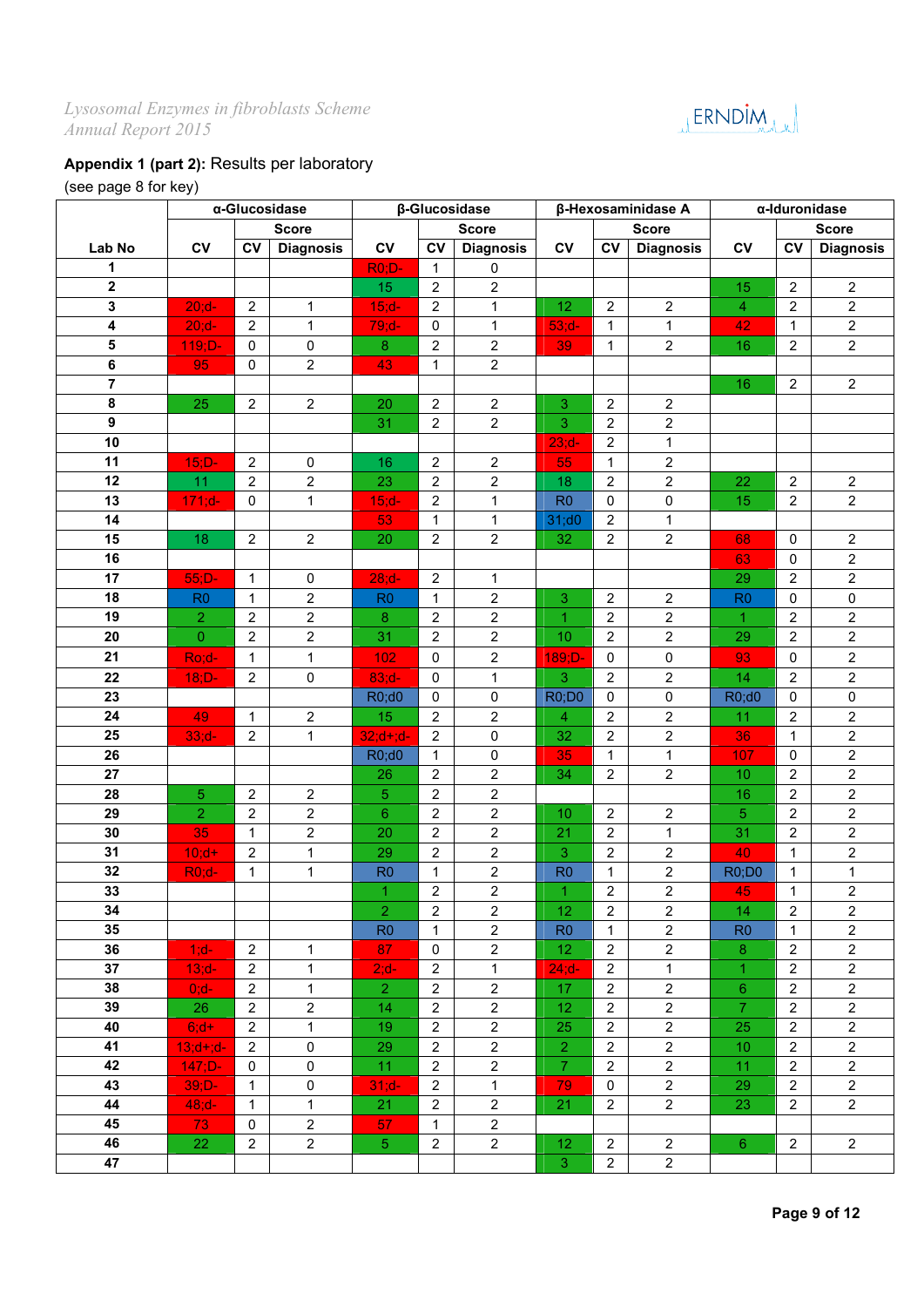# JERNDIM

|        |                |                | α-Glucosidase    | β-Glucosidase  |                |                  |                |                | β-Hexosaminidase A | α-Iduronidase  |                |                  |
|--------|----------------|----------------|------------------|----------------|----------------|------------------|----------------|----------------|--------------------|----------------|----------------|------------------|
|        |                |                | <b>Score</b>     |                |                | <b>Score</b>     |                |                | <b>Score</b>       |                |                | <b>Score</b>     |
| Lab No | <b>CV</b>      | <b>CV</b>      | <b>Diagnosis</b> | <b>CV</b>      | <b>CV</b>      | <b>Diagnosis</b> | <b>CV</b>      | <b>CV</b>      | <b>Diagnosis</b>   | CV             | <b>CV</b>      | <b>Diagnosis</b> |
| 48     | 14             | 2              | $\overline{2}$   | 8              | 2              | $\overline{2}$   | 19             | 2              | $\overline{2}$     | 6              | $\overline{2}$ | $\overline{2}$   |
| 49     |                |                |                  | 5              | $\overline{2}$ | $\overline{2}$   |                |                |                    |                |                |                  |
| 50     |                |                |                  |                |                |                  |                |                |                    |                |                |                  |
| 51     | $R0; d+8$      | $\mathbf{1}$   | $\mathbf{1}$     | R <sub>0</sub> | $\mathbf{1}$   | $\overline{2}$   | R <sub>0</sub> | $\mathbf{1}$   | $\overline{2}$     | R <sub>0</sub> | $\mathbf{1}$   | $\overline{2}$   |
| 52     | $\overline{4}$ | $\overline{2}$ | $\overline{2}$   | 30             | $\overline{2}$ | $\overline{2}$   | <b>R0;D0</b>   | $\mathbf{0}$   | $\mathbf 0$        | $\overline{2}$ | $\overline{2}$ | $\overline{2}$   |
| 53     |                |                |                  | R <sub>0</sub> | $\mathbf{1}$   | $\overline{2}$   | R <sub>0</sub> | $\mathbf{1}$   | $\overline{2}$     |                |                |                  |
| 54     | $163; d+$      | $\mathbf{0}$   | $\mathbf{1}$     | 70             | $\Omega$       | $\overline{2}$   | 17             | 2              | $\overline{2}$     | 3              | $\overline{2}$ | $\overline{2}$   |
| 55     | 9 <sup>°</sup> | 2              | $\overline{2}$   | 12             | 2              | $\overline{2}$   | 12             | 2              | $\overline{2}$     | $\overline{7}$ | $\overline{2}$ | $\overline{2}$   |
| 56     | $17; d+$       | 2              | $\mathbf{1}$     | $\overline{7}$ | $\overline{2}$ | $\overline{2}$   | 10             | $\overline{2}$ | $\overline{2}$     | R <sub>0</sub> | $\mathbf{1}$   | $\overline{2}$   |
| 57     | 22             | $\overline{2}$ | $\overline{2}$   | 48             | $\mathbf{1}$   | $\overline{2}$   | 35             | 2              | $\overline{2}$     | 18             | $\overline{2}$ | $\overline{2}$   |
| 58     | $13;D-$        | 2              | $\pmb{0}$        | 18             | $\overline{2}$ | $\overline{2}$   | 5              | $\overline{2}$ | $\overline{2}$     | 40             | $\mathbf{1}$   | $\overline{2}$   |
| 59     | $6; d-$        | 2              | $\mathbf{1}$     | 55             | $\mathbf{1}$   | $\overline{2}$   | $\overline{7}$ | 2              | $\overline{2}$     | $41; d-$       | $\mathbf{1}$   | $\mathbf{1}$     |
| 60     | 16             | $\overline{2}$ | $\overline{2}$   | 44             | $\mathbf{1}$   | $\overline{2}$   | 25             | $\overline{2}$ | $\overline{2}$     | 16             | $\overline{2}$ | $\overline{2}$   |
| 61     |                |                |                  |                |                |                  | 71             | $\Omega$       | $\overline{2}$     |                |                |                  |
| 62     |                |                |                  |                |                |                  |                |                |                    |                |                |                  |
| 63     | $108; d -$     | $\mathbf 0$    | $\mathbf{1}$     | $\overline{7}$ | $\overline{2}$ | $\overline{2}$   | 6              | $\overline{2}$ | $\overline{2}$     | 5              | $\overline{2}$ | $\overline{2}$   |
| 64     |                |                |                  | 18             | $\overline{2}$ | $\overline{2}$   | 27             | $\overline{2}$ | $\overline{2}$     |                |                |                  |
| 65     | 33             | 2              | $\overline{2}$   | $18;D-$        | $\overline{2}$ | $\mathbf 0$      | 24             | 2              | $\overline{2}$     | 4              | $\overline{2}$ | $\overline{2}$   |
| 66     |                |                |                  | $\overline{7}$ | $\overline{2}$ | $\overline{2}$   | 8              | 2              | $\overline{2}$     |                |                |                  |
| 67     | $R0;d-$        | $\mathbf{1}$   | $\mathbf{1}$     | R <sub>0</sub> | 1              | $\overline{2}$   | $R0:d+$        | 1              | $\mathbf{1}$       | RO             | $\mathbf{1}$   | $\overline{2}$   |
| 68     |                |                |                  | $R0;d-$        | 1              | $\mathbf{1}$     | R <sub>0</sub> | $\mathbf{1}$   | $\overline{2}$     |                |                |                  |
| 69     |                |                |                  |                |                |                  | 8              | $\overline{2}$ | $\overline{2}$     | $24; d -$      | $\overline{2}$ | $\mathbf{1}$     |
| 70     | $\overline{7}$ | 2              | $\overline{2}$   | 44             | $\mathbf{1}$   | $\overline{2}$   | 3              | 2              | $\overline{2}$     | 16             | $\overline{2}$ | $\overline{2}$   |
| 71     | 74             | 1              | $\overline{2}$   | 4              | $\overline{2}$ | $\overline{2}$   | 29             | $\overline{c}$ | $\overline{2}$     | 28             | $\overline{c}$ | $\overline{2}$   |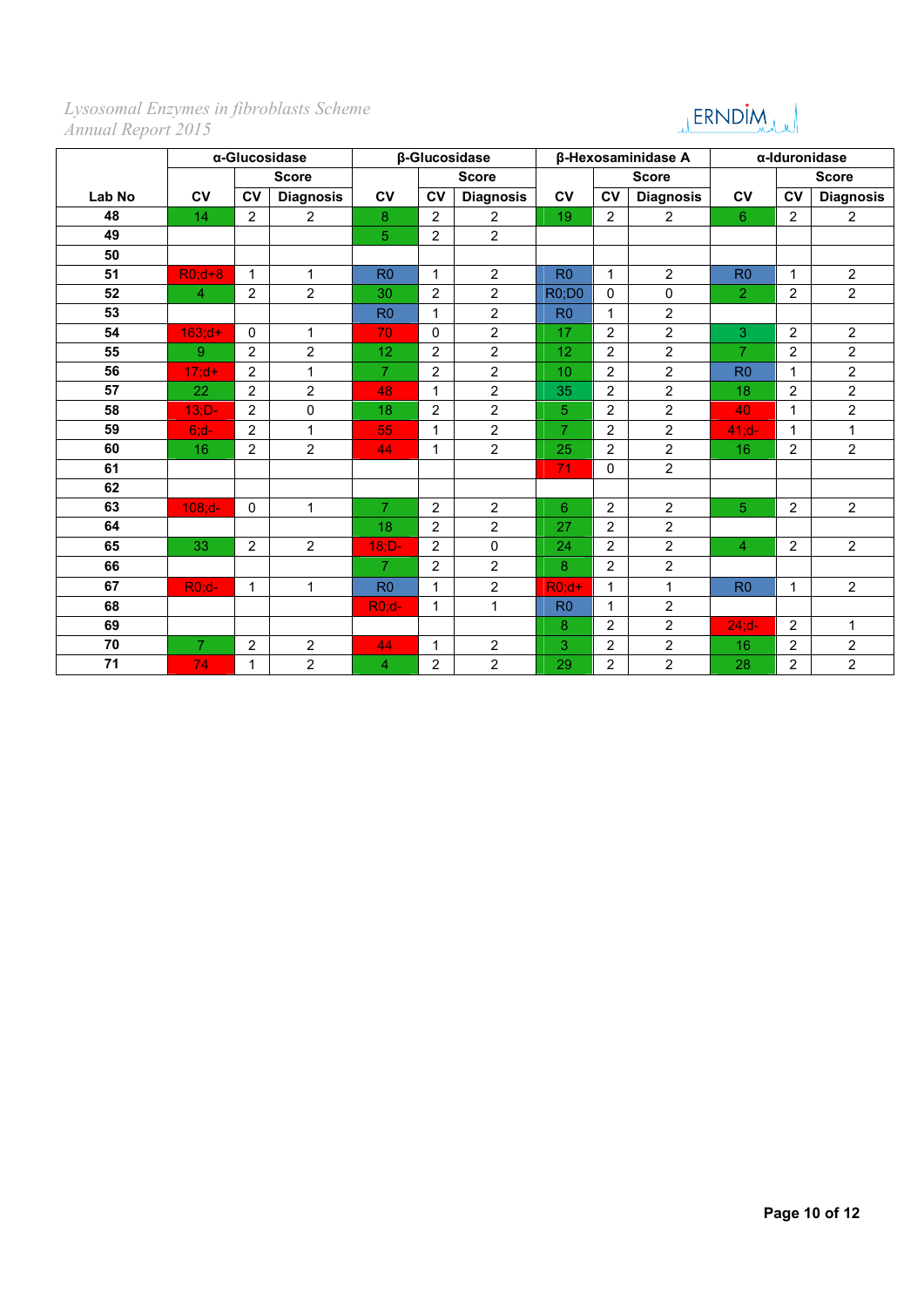

## **Appendix 1 (part 3):** Results per laboratory (see page 8 for key)

|                              | Galactosamine-6-sulphate<br>sulphatase |                                  |                                    |                      |                     |                                  |                        |                                |                                  |
|------------------------------|----------------------------------------|----------------------------------|------------------------------------|----------------------|---------------------|----------------------------------|------------------------|--------------------------------|----------------------------------|
|                              |                                        |                                  |                                    | Galactocerebrosidase |                     |                                  | Sphingomyelinase       |                                |                                  |
|                              |                                        |                                  | <b>Score</b>                       |                      |                     | <b>Score</b>                     |                        |                                | <b>Score</b>                     |
| Lab No                       | $c_{V}$                                | <b>CV</b>                        | <b>Diagnosis</b>                   | CV                   | <b>CV</b>           | <b>Diagnosis</b>                 | <b>CV</b>              | $c_{V}$                        | <b>Diagnosis</b>                 |
| 1<br>$\overline{\mathbf{2}}$ |                                        |                                  |                                    |                      |                     |                                  |                        |                                |                                  |
| 3                            | 33                                     | $\overline{2}$                   | $\overline{2}$                     | 28<br>17             | $\overline{2}$      | $\overline{2}$<br>$\overline{c}$ | 26                     | $\overline{2}$                 | $\overline{2}$                   |
| 4                            |                                        |                                  |                                    |                      | $\overline{2}$      |                                  | 18                     | $\boldsymbol{2}$               | $\overline{c}$                   |
| 5                            | 51                                     |                                  |                                    | 10                   | $\overline{c}$      | $\overline{c}$<br>$\overline{2}$ | 17                     | $\boldsymbol{2}$               | $\overline{c}$                   |
| 6                            | 14                                     | 1<br>$\overline{2}$              | $\overline{c}$<br>$\boldsymbol{2}$ | 36                   | 1                   |                                  | 24                     | $\overline{2}$                 | $\overline{c}$                   |
| $\overline{7}$               |                                        |                                  |                                    |                      |                     |                                  |                        |                                |                                  |
| 8                            |                                        |                                  |                                    | $\boldsymbol{7}$     | $\overline{2}$      | $\overline{2}$                   | 16                     | $\overline{c}$                 | $\overline{2}$                   |
| $\boldsymbol{9}$             |                                        |                                  |                                    |                      |                     |                                  |                        |                                |                                  |
| 10                           |                                        |                                  |                                    |                      |                     |                                  |                        |                                |                                  |
| 11                           | 180                                    | 0                                | $\overline{2}$                     |                      |                     |                                  |                        |                                |                                  |
| 12                           | 12                                     | $\overline{2}$                   | $\overline{2}$                     | 24                   | $\overline{2}$      | $\overline{2}$                   | $\overline{5}$         | $\overline{c}$                 | $\overline{2}$                   |
| 13                           |                                        |                                  |                                    |                      |                     |                                  |                        |                                |                                  |
| 14                           |                                        |                                  |                                    | 41                   | $\mathbf{1}$        | $\mathbf 1$                      |                        |                                |                                  |
| 15                           |                                        |                                  |                                    |                      |                     |                                  |                        |                                |                                  |
| 16                           | $\mathbf 0$                            | $\overline{2}$                   | $\boldsymbol{2}$                   |                      | $\overline{c}$      | $\mathbf{1}$                     | 39                     | 1                              |                                  |
| 17                           | 49                                     | 1                                | $\overline{2}$                     | $11; d+$             |                     |                                  |                        |                                | $\overline{\mathbf{c}}$          |
| 18                           |                                        |                                  | $\overline{2}$                     |                      |                     |                                  |                        |                                |                                  |
| 19                           | $\overline{2}$                         | $\overline{2}$<br>$\overline{2}$ | $\overline{2}$                     | $5; d+$              | 2                   | $\mathbf 1$<br>$\mathbf 1$       |                        |                                |                                  |
| 20                           | $6\phantom{1}6$<br>$\bf{8}$            | $\overline{2}$                   | $\overline{2}$                     | $11; d+$             | $\overline{c}$      |                                  | $\boldsymbol{0}$<br>53 | $\overline{2}$<br>$\mathbf{1}$ | $\overline{c}$<br>$\overline{2}$ |
| 21                           |                                        |                                  |                                    |                      |                     |                                  |                        | $\overline{c}$                 |                                  |
| 22                           | 185                                    | 0                                | $\boldsymbol{2}$                   | $99; d+$<br>28       | 0<br>$\overline{2}$ | $\mathbf{1}$<br>$\overline{2}$   | 22                     | $\overline{c}$                 | $\overline{c}$<br>$\overline{c}$ |
| 23                           |                                        | 0                                | $\mathbf{1}$                       |                      |                     |                                  | 34                     |                                |                                  |
| 24                           | R0;d0<br>43                            | $\mathbf{1}$                     | $\overline{2}$                     | 29                   | $\overline{2}$      | $\overline{2}$                   | 20                     | $\overline{c}$                 | $\overline{2}$                   |
| 25                           | $31; d+$                               | $\overline{2}$                   | $\mathbf{1}$                       | 3                    | $\boldsymbol{2}$    | $\overline{2}$                   | 34                     | $\overline{2}$                 | $\overline{c}$                   |
| 26                           |                                        |                                  |                                    | R <sub>0</sub>       | 0                   | $\mathbf{1}$                     |                        |                                |                                  |
| 27                           |                                        |                                  |                                    | $48; d+$             | $\mathbf{1}$        | $\mathbf{1}$                     | 44                     | 1                              | $\overline{\mathbf{c}}$          |
| 28                           |                                        |                                  |                                    |                      |                     |                                  |                        |                                |                                  |
| 29                           |                                        |                                  |                                    | 10                   | $\boldsymbol{2}$    | $\mathbf 1$                      | 8                      | $\boldsymbol{2}$               | $\overline{c}$                   |
| 30                           |                                        |                                  |                                    | 22                   | $\overline{c}$      | $\overline{2}$                   | 8                      | $\overline{2}$                 | $\overline{c}$                   |
| 31                           | 24                                     | $\overline{2}$                   | $\overline{2}$                     | $21; d+$             | $\overline{2}$      | $\mathbf 1$                      | 4                      | $\overline{\mathbf{c}}$        | $\overline{c}$                   |
| 32                           | R <sub>0</sub>                         | 1                                | $\overline{2}$                     | R <sub>0</sub>       | $\mathbf{1}$        | $\overline{c}$                   | R <sub>0</sub>         | $\mathbf{1}$                   | $\overline{2}$                   |
| 33                           |                                        |                                  |                                    |                      |                     |                                  | 119                    | 0                              | 2                                |
| 34                           |                                        |                                  |                                    |                      |                     |                                  |                        |                                |                                  |
| 35                           | $ROiD-$                                | $\mathbf{1}$                     | 0                                  | $RO; d+$             | $\mathbf{1}$        | $\mathbf{1}$                     | R <sub>0</sub>         | $\mathbf{1}$                   | $\overline{2}$                   |
| 36                           | $\overline{4}$                         | $\overline{2}$                   | $\overline{2}$                     | 114                  | 0                   | $\overline{2}$                   | 22                     | 2                              | $\overline{2}$                   |
| 37                           |                                        |                                  |                                    |                      |                     |                                  |                        |                                |                                  |
| 38                           | 18                                     | $\overline{2}$                   | $\overline{2}$                     | 3                    | $\overline{c}$      | $\overline{c}$                   | 14                     | $\overline{2}$                 | $\overline{c}$                   |
| 39                           | 25                                     | $\overline{2}$                   | $\overline{c}$                     | 22                   | 2                   | $\overline{c}$                   |                        |                                |                                  |
| 40                           |                                        |                                  |                                    |                      |                     |                                  | 9                      | 2                              | $\overline{2}$                   |
| 41                           | 30                                     | $\overline{2}$                   | $\overline{c}$                     | 33                   | 2                   | $\boldsymbol{2}$                 | 16                     | 2                              | $\overline{c}$                   |
| 42                           | $\overline{4}$                         | $\overline{2}$                   | $\boldsymbol{2}$                   | 8                    | $\overline{c}$      | $\boldsymbol{2}$                 | 5                      | $\overline{2}$                 | $\overline{c}$                   |
| 43                           | 55                                     | $\mathbf{1}$                     | $\overline{2}$                     | 38                   | $\mathbf{1}$        | $\boldsymbol{2}$                 |                        |                                |                                  |
| 44                           | $200; d+$                              | $\mathbf 0$                      | $\mathbf{1}$                       | 6                    | $\overline{c}$      | $\overline{c}$                   | $\boldsymbol{9}$       | $\overline{c}$                 | $\overline{c}$                   |
| 45                           |                                        |                                  |                                    | 40                   | $\mathbf{1}$        | $\boldsymbol{2}$                 | 27                     | 2                              | 2                                |
| 46                           | 30                                     | $\overline{2}$                   | $\overline{2}$                     | $\overline{4}$       | 2                   | $\boldsymbol{2}$                 | 16                     | 2                              | $\overline{c}$                   |
| 47                           |                                        |                                  |                                    | $51; d+$             | $\mathbf{1}$        | $\mathbf{1}$                     |                        |                                |                                  |